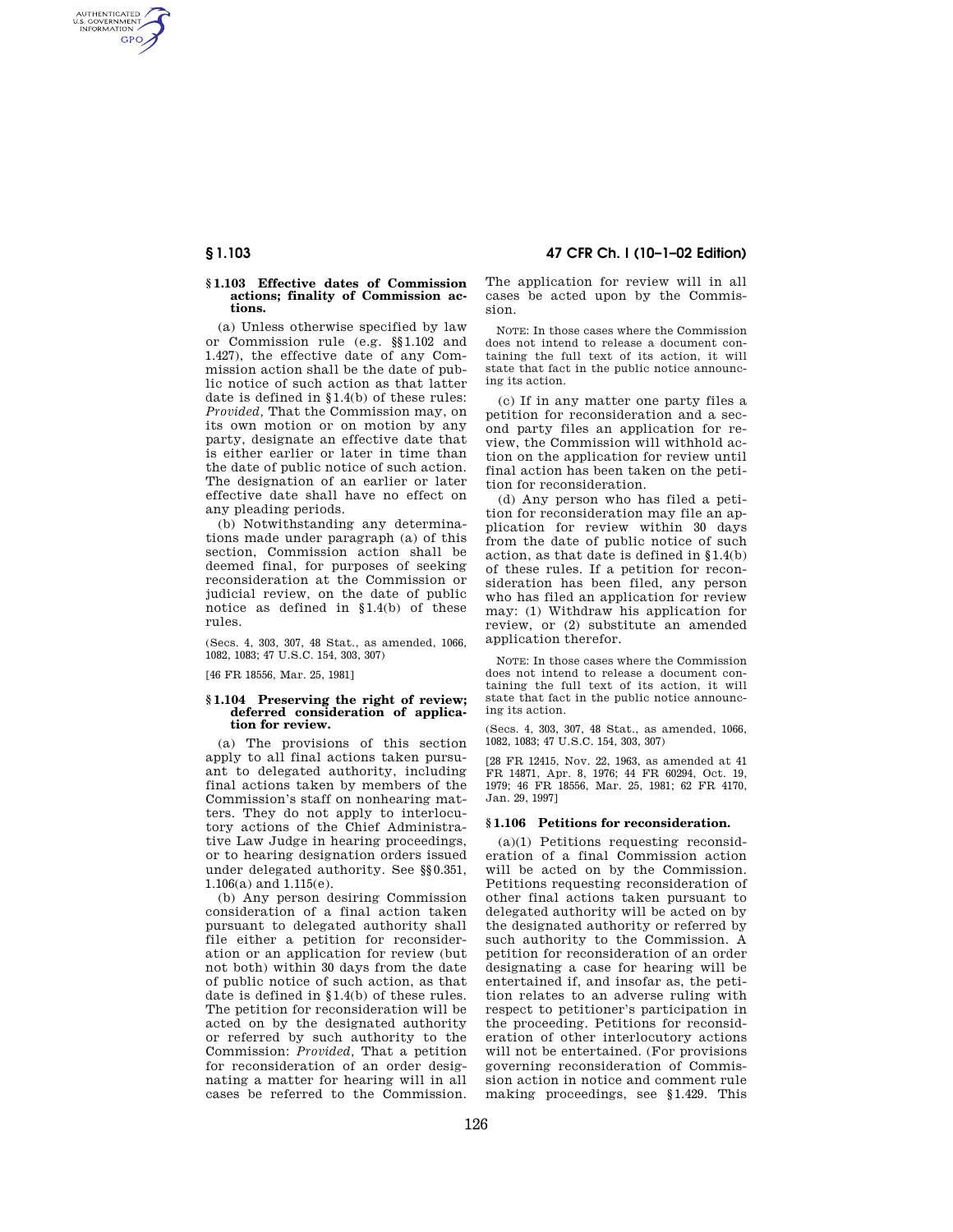# **Federal Communications Commission § 1.106**

§ 1.106 does not govern reconsideration of such actions.)

(2) Within the period allowed for filing a petition for reconsideration, any party to the proceeding may request the presiding officer to certify to the Commission the question as to whether, on policy in effect at the time of designation or adopted since designation, and undisputed facts, a hearing should be held. If the presiding officer finds that there is substantial doubt, on established policy and undisputed facts, that a hearing should be held, he will certify the policy question to the Commission with a statement to that effect. No appeal may be filed from an order denying such a request. See also, §§ 1.229 and 1.251.

(b)(1) Subject to the limitations set forth in paragraph (b)(2) of this section, any party to the proceeding, or any other person whose interests are adversely affected by any action taken by the Commission or by the designated authority, may file a petition requesting reconsideration of the action taken. If the petition is filed by a person who is not a party to the proceeding, it shall state with particularity the manner in which the person's interests are adversely affected by the action taken, and shall show good reason why it was not possible for him to participate in the earlier stages of the proceeding.

(2) Where the Commission has denied an application for review, a petition for reconsideration will be entertained only if one or more of the following circumstances is present:

(i) The petition relies on facts which relate to events which have occurred or circumstances which have changed since the last opportunity to present such matters; or

(ii) The petition relies on facts unknown to petitioner until after his last opportunity to present such matters which could not, through the exercise<br>of ordinary diligence have been of ordinary diligence, have learned prior to such opportunity.

(3) A petition for reconsideration of an order denying an application for review which fails to rely on new facts or changed circumstances may be dismissed by the staff as repetitious.

(c) A petition for reconsideration which relies on facts not previously

presented to the Commission or to the designated authority may be granted only under the following circumstances:

(1) The facts fall within one or more of the categories set forth in  $$1.106(b)(2):$  or

(2) The Commission or the designated authority determines that consideration of the facts relied on is required in the public interest.

 $(d)(1)$  The petition shall state with particularity the respects in which petitioner believes the action taken by the Commission or the designated authority should be changed. The petition shall state specifically the form or relief sought and, subject to this requirement, may contain alternative requests.

(2) The petition for reconsideration shall also, where appropriate, cite the findings of fact and/or conclusions of law which petitioner believes to be erroneous, and shall state with particularity the respects in which he believes such findings and conclusions should be changed. The petition may request that additional findings of fact and conclusions of law be made.

(e) Where a petition for reconsideration is based upon a claim of electrical interference, under appropriate rules in this chapter, to an existing station or a station for which a construction permit is outstanding, such petition, in addition to meeting the other requirements of this section, must be accompanied by an affidavit of a qualified radio engineer. Such affidavit shall show, either by following the procedures set forth in this chapter for determining interference in the absence of measurements, or by actual measurements made in accordance with the methods prescribed in this chapter, that electrical interference will be caused to the station within its normally protected contour.

(f) The petition for reconsideration and any supplement thereto shall be filed within 30 days from the date of public notice of the final Commission action, as that date is defined in § 1.4(b) of these rules, and shall be served upon parties to the proceeding. The petition for reconsideration shall not exceed 25 double spaced typewritten pages. No supplement or addition to a petition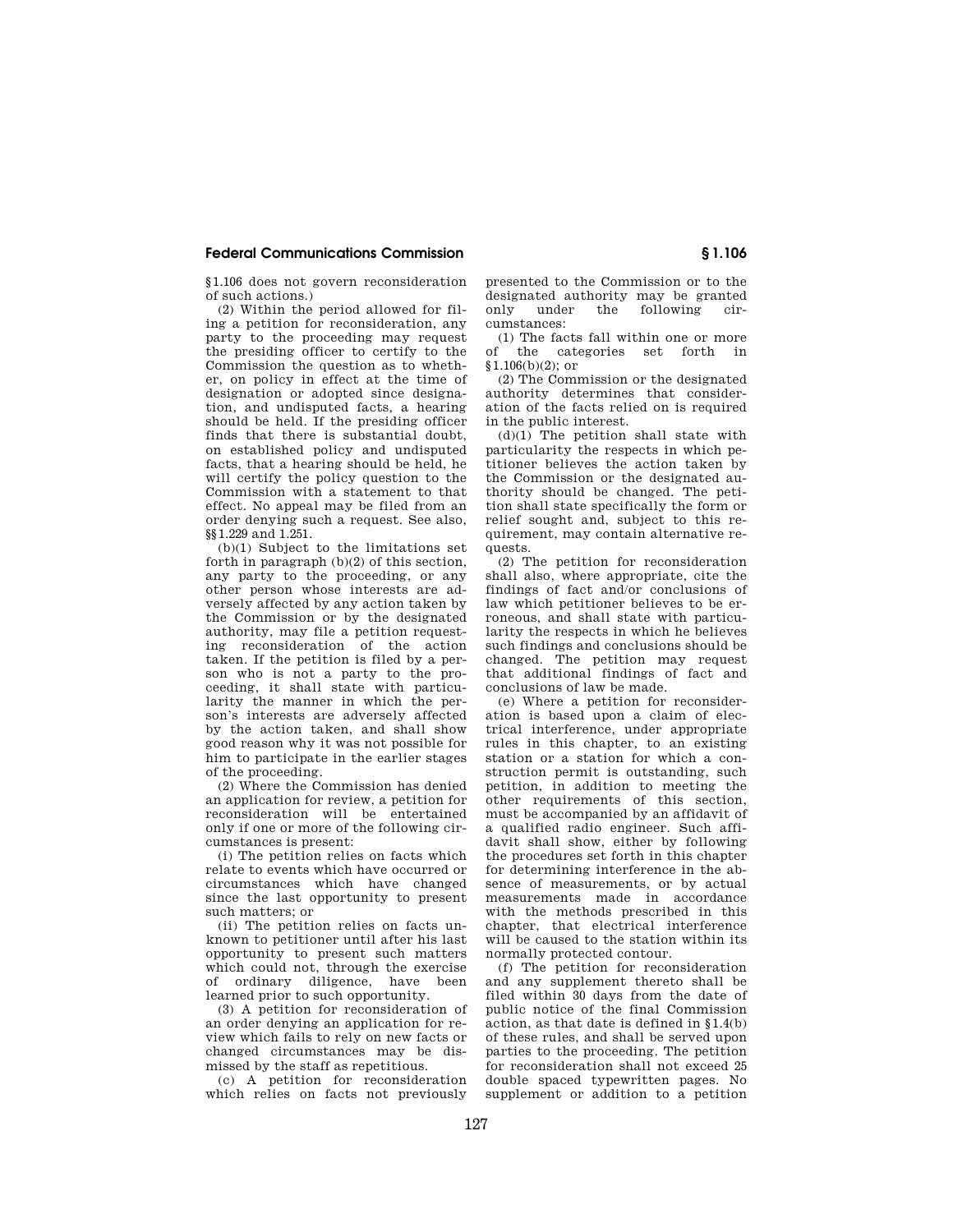for reconsideration which has not been acted upon by the Commission or by the designated authority, filed after expiration of the 30 day period, will be considered except upon leave granted upon a separate pleading for leave to file, which shall state the grounds therefor.

(g) Oppositions to a petition for reconsideration shall be filed within 10 days after the petition is filed, and shall be served upon petitioner and parties to the proceeding. Oppositions shall not exceed 25 double spaced typewritten pages.

(h) Petitioner may reply to oppositions within seven days after the last day for filing oppositions, and any such reply shall be served upon parties to the proceeding. Replies shall not exceed 10 double spaced typewritten pages, and shall be limited to matters raised in the opposition.

(i) Petitions for reconsideration, oppositions, and replies shall conform to the requirements of §§ 1.49, 1.51, and 1.52 and shall be submitted to the Secretary, Federal Communications Commission, Washington, D.C., 20554.

(j) The Commission or designated authority may grant the petition for reconsideration in whole or in part or may deny the petition. Its order will contain a concise statement of the reasons for the action taken. Where the petition for reconsideration relates to an instrument of authorization granted without hearing, the Commission or designated authority will take such action within 90 days after the petition is filed.

(k)(1) If the Commission or the designated authority grants the petition for reconsideration in whole or in part, it may, in its decision:

(i) Simultaneously reverse or modify the order from which reconsideration is sought:

(ii) Remand the matter to a bureau or other Commission personnel for such further proceedings, including rehearing, as may be appropriate; or

(iii) Order such other proceedings as may be necessary or appropriate.

(2) If the Commission or designated authority initiates further proceedings, a ruling on the merits of the matter will be deferred pending completion of such proceedings. Following comple-

**§ 1.106 47 CFR Ch. I (10–1–02 Edition)**

tion of such further proceedings, the Commission or designated authority may affirm, reverse, or modify its original order, or it may set aside the order and remand the matter for such further proceedings, including rehearing, as may be appropriate.

(3) Any order disposing of a petition for reconsideration which reverses or modifies the original order is subject to the same provisions with respect to reconsideration as the original order. In no event, however, shall a ruling which denies a petition for reconsideration be considered a modification of the original order. A petition for reconsideration of an order which has been previously denied on reconsideration may be dismissed by the staff as repetitious.

NOTE: For purposes of this section, the word ''order'' refers to that portion of its action wherein the Commission announces its judgment. This should be distinguished from<br>the "memorandum opinion" or other mate-"memorandum opinion" or other material which often accompany and explain the order.

(l) No evidence other than newly discovered evidence, evidence which has become available only since the original taking of evidence, or evidence which the Commission or the designated authority believes should have been taken in the original proceeding shall be taken on any rehearing ordered pursuant to the provisions of this section.

(m) The filing of a petition for reconsideration is not a condition precedent to judicial review of any action taken by the Commission or by the designated authority, except where the person seeking such review was not a party to the proceeding resulting in the action, or relies on questions of fact or law upon which the Commission or designated authority has been afforded no opportunity to pass. (See § 1.115(c).) Persons in those categories who meet the requirements of this section may qualify to seek judicial review by filing a petition for reconsideration.

(n) Without special order of the Commission, the filing of a petition for reconsideration shall not excuse any person from complying with or obeying any decision, order, or requirement of the Commission, or operate in any